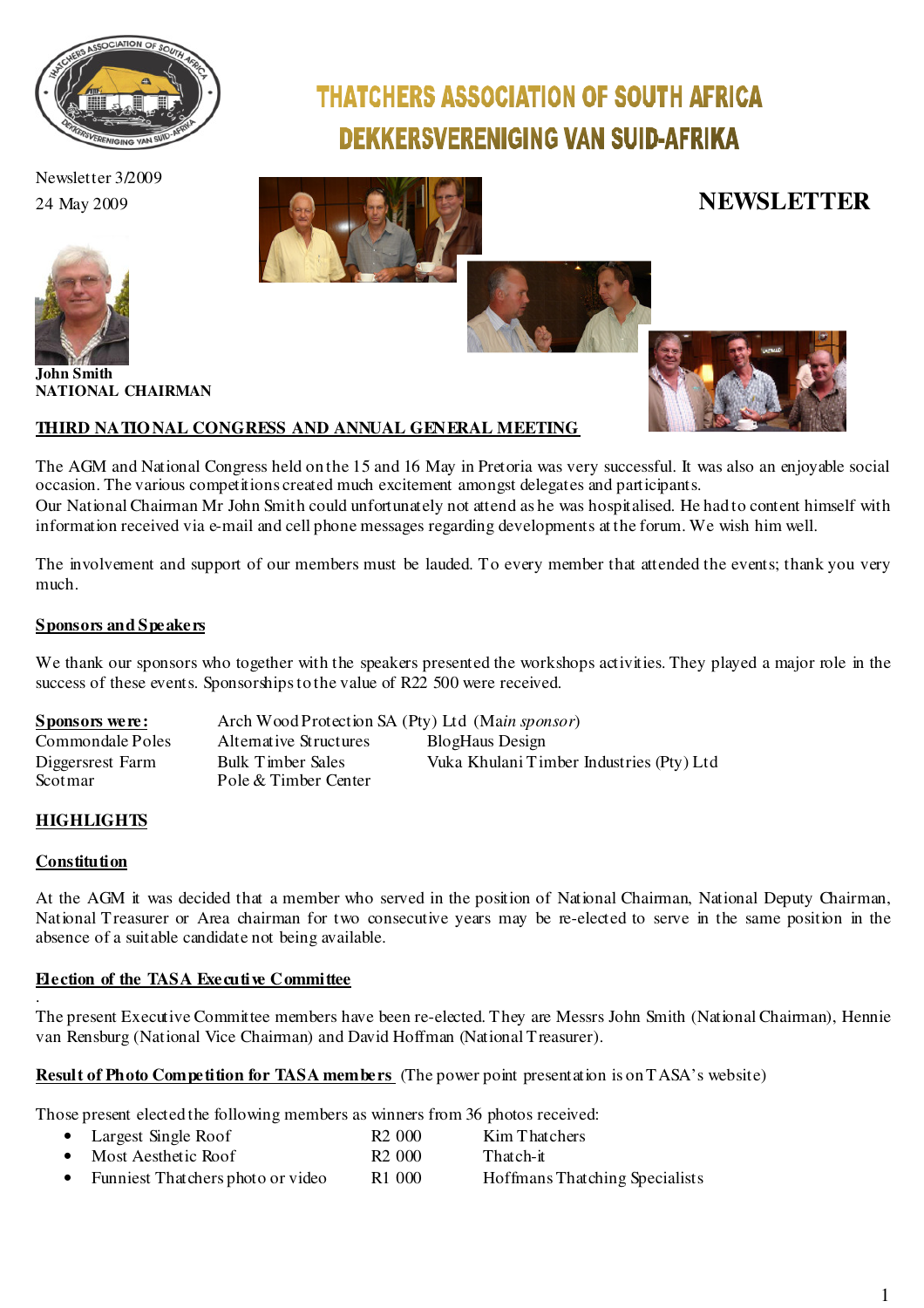

### **Result of the second National Thatch Roof Construction Competition**

Our appreciation goes to all participants for their originality displayed, their effort, time, cost incurred and interpretation of the flour plan to produce and provide models of such outstanding quality. The transportation thereof must have been quite demanding

The participants were: Thatch-it (Gauteng), Hoffmans Thatching Specialists (Mpumalanga), Biggarsberg Thatchers (Natal) and Lucas Quality Thatchers (Western Cape).



 **The Judges were:** Mr Mike Hull (Hull Consulting Engineers), Prof. Wally Burdzik (University of Pretoria), Abrie Visagie (Lucas Quality Thatchers) and me Liesl Schoonraad (Natural Homes Group).



We congratulate Shaun Smith of Biggarsberg Thatchers who won both prizes with his model



 *Biggarsberg Thatchers Thatch-it* 

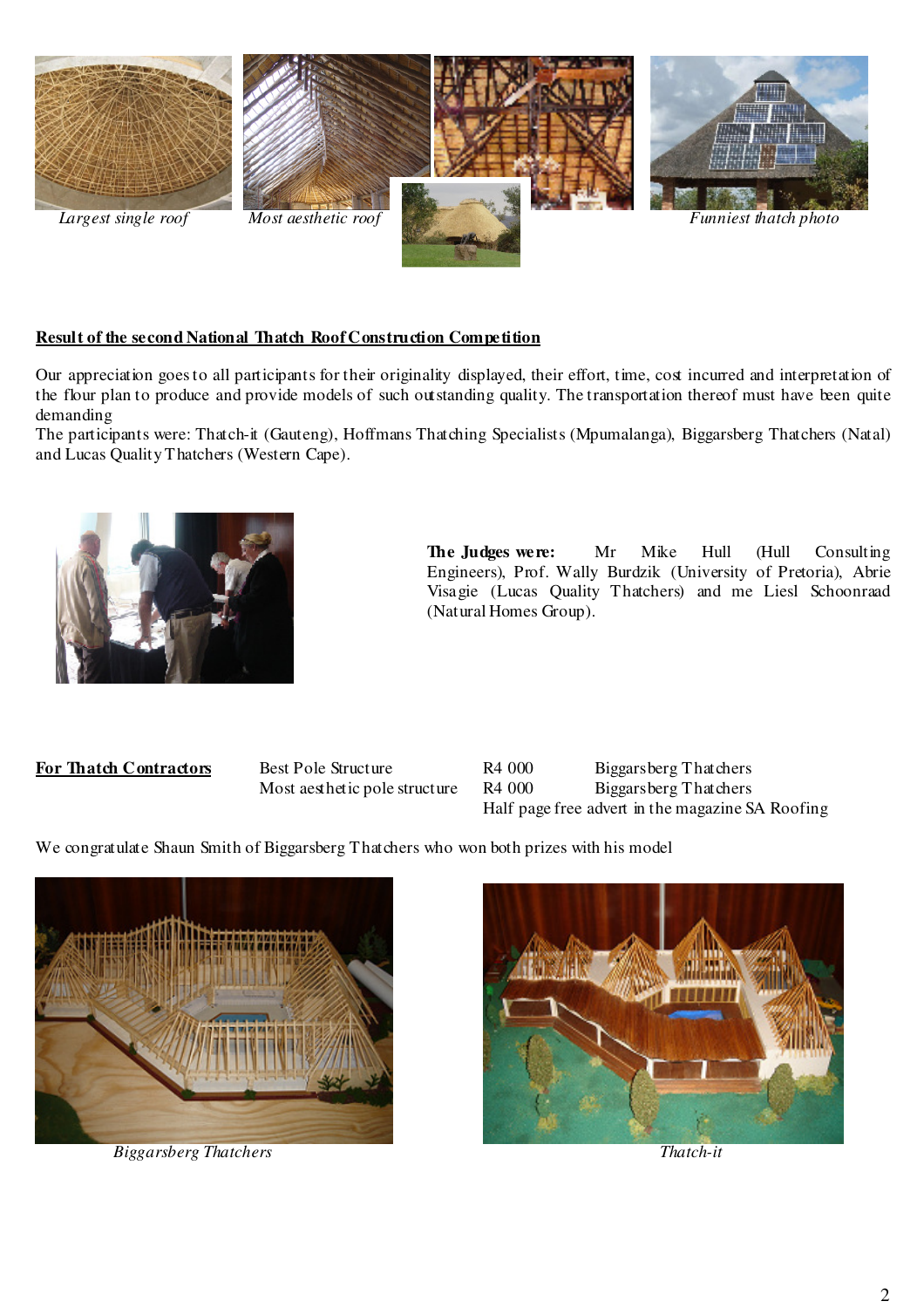

 *Hoffmans Thatching Specialists Lucas Quality Thatchers* 



**Architects & Designers** Best design R3 000 Walker Smith Architects (Natal) Most aesthetic design R3 000 WJA Architects (Mpumalanga)

Eleven Architectural firms entered the competition and outstanding designs were received. Every participant will receive a certificate for participation as well a golf shirt per entry. The winners will also receive a framed certificate apart from their prize money. Photos of all entries will also be published in magazines.







*Best design* 



*Most aesthetic design* 





### **University Students**

Seven second year Architectural students from the University of Pretoria participated and three entries were received.

Most aesthetic design R1 000 Morgan Kloes

Prizes were allocated as follows: Best design R1 000 Reynard Smit, Kira Bester, Anike Nurnburger en Andreas Schultheiss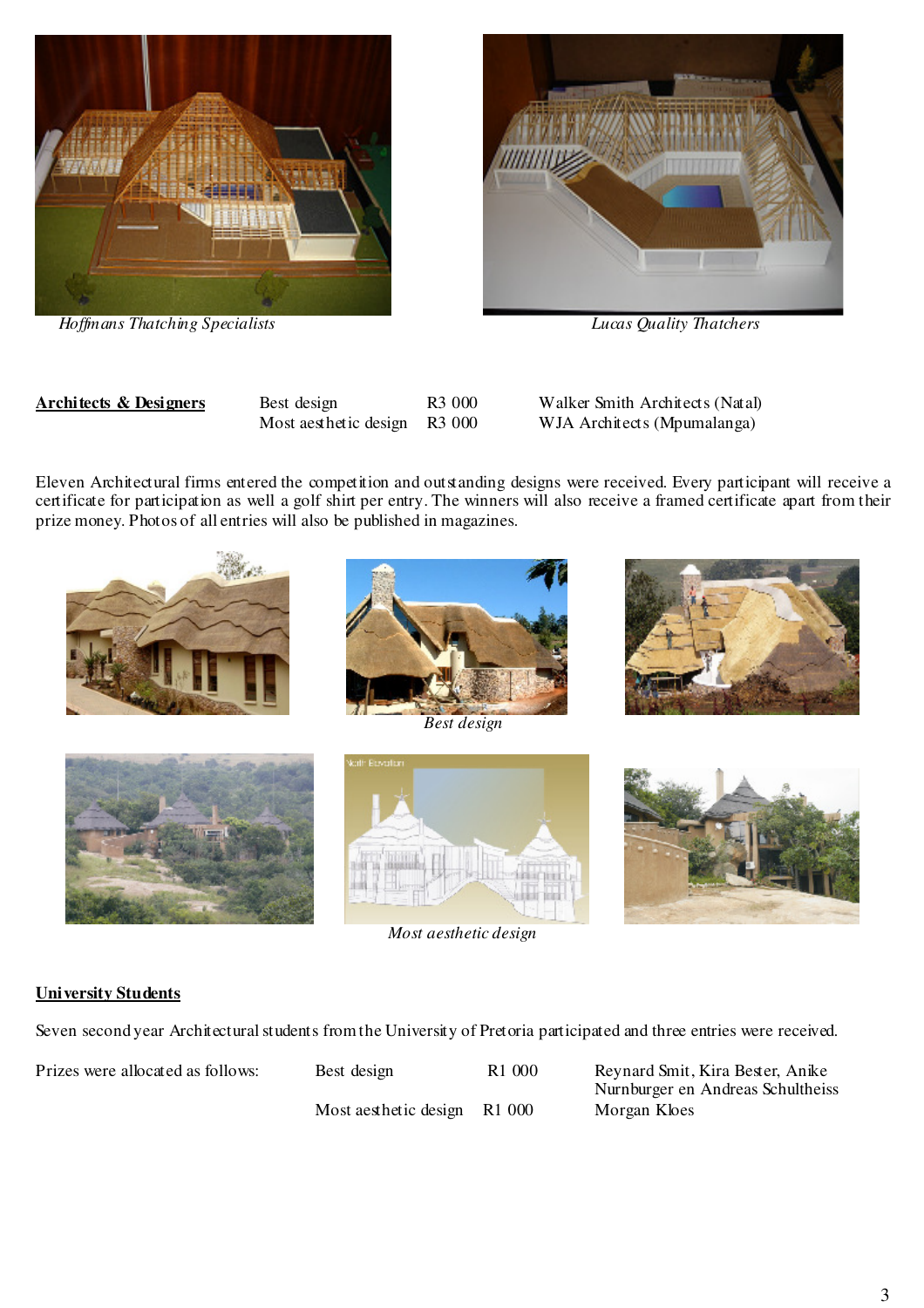





**Best design Most aesthetic design** 

### **Accreditation**

A proposal was accepted at the AGM that allows the National Committee to continue with the process of Accreditation and to make changes where necessary.

### **Substitutions for Binding Materials**

A need exists in the market place for substitutions for polypropylene, sisal twine and stainless steel wire. Even treated sisal twine burns through and steel wire is a high risk in areas with a high lightning intensity. A product must be found or developed that does not stretch and is fire resistant so that the thatch will remain tightly bound, in the case of fire.

### **Timber Marketing Forum**

It was decided at the AGM that Mr John Smith will attend the meetings of the Timber Marketing Forum representing TASA. Depending on budget constraints, it was decided that TASA will become a member of the above organisation.

### **Team Building**

A team building weekend will be arranged in the near future for all area managements. The road ahead will be contemplated as well as matters such as Accreditation.

### *Other matters to be discussed will be*:

- Interaction with Banks, Insurance Companies and Local Governments to be intensified.
- A training manual to be compiled to form part of accreditation
- Stake holders in the building industry to be identified and closer collaboration to be achieved.
- Closer connections to be achieved with institutions like the NHBRC and other relevant Associations.

We trust that business opportunities will be created and be on offer for our members despite the tight economic climate. Portfolios will therefore have to be created and assigned to members to play an active role. This will have to be results driven.

To this end and for the future of TASA the co-operation and involvement of our management core is imperative.

Kind regards

# John Smith **NATIONAL CHAIRMAN**

Thatchers Association of South Africa Mobile 083 283 8429<br>P O Box 13334 8429<br>Fax 086 6409 151  $P \text{ O Box } 13334$  Fax **CLUBVIEW** E-mail admin@sa-thatchers.co.za<br>0014 Website www.sa-thatchers.co.za

www.sa-thatchers.co.za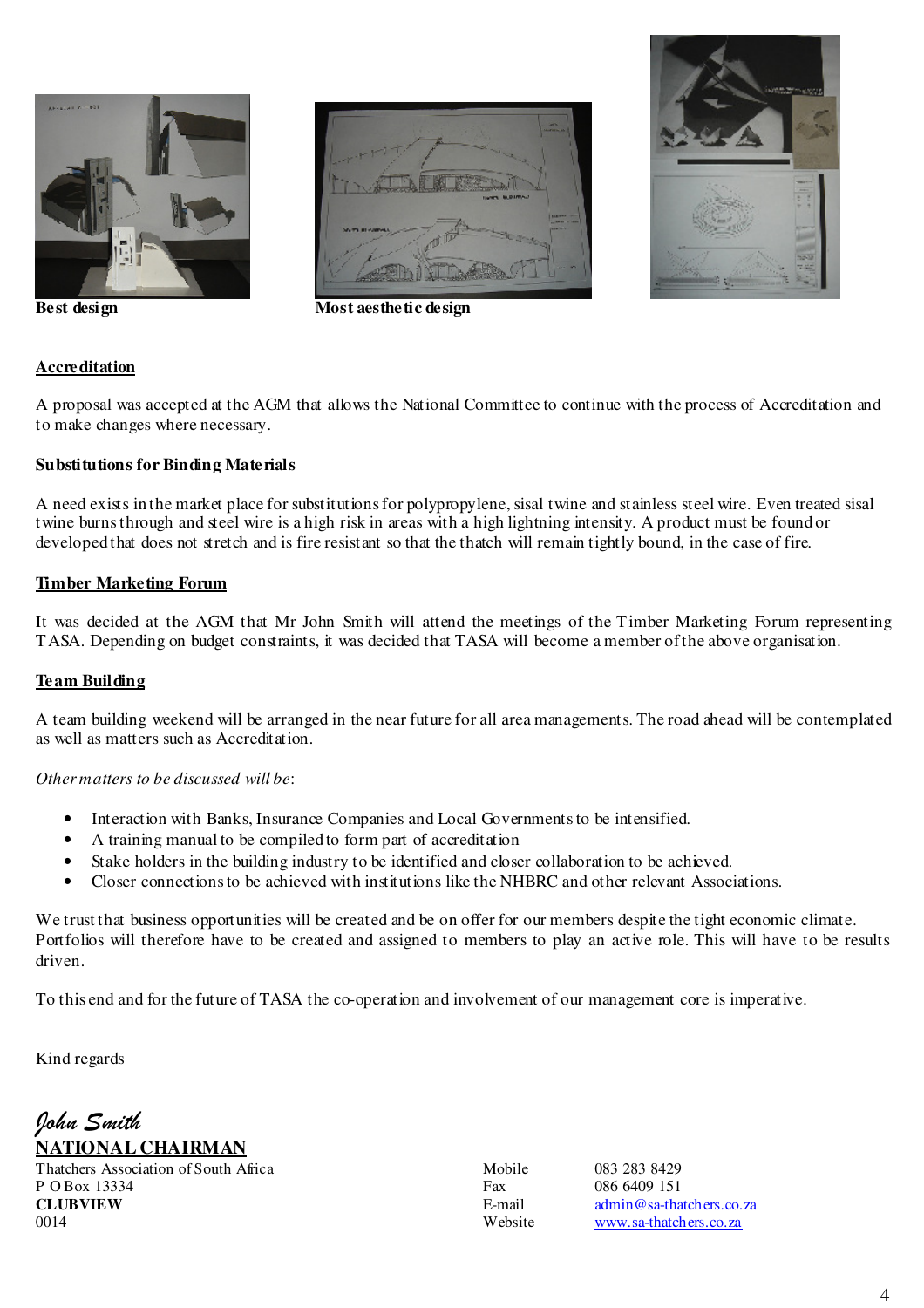# *SPONSORS*









BULK TIMBER SALES

**Commentant Comment** 











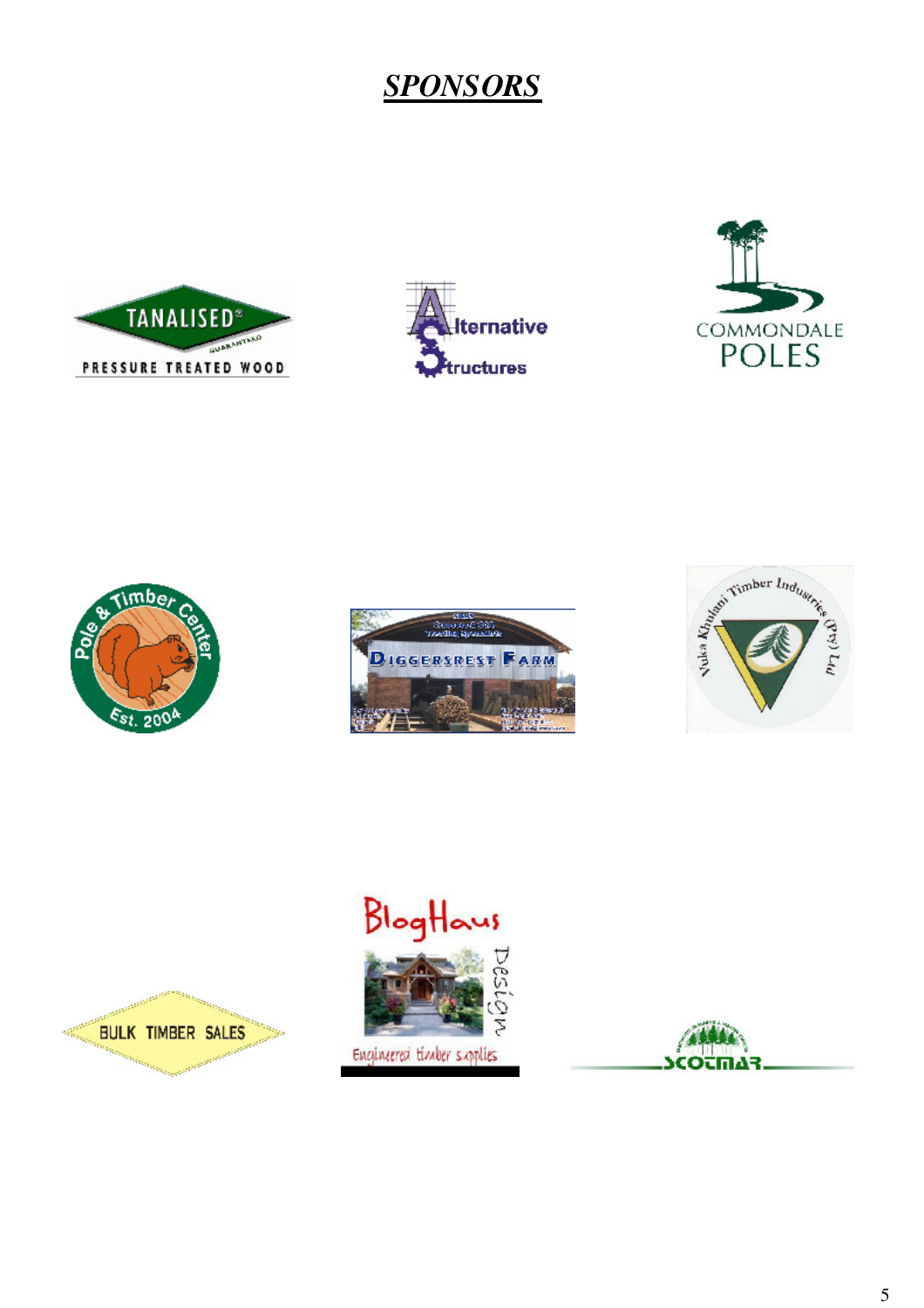# TASA COMPETITION 2009 -Thatch Roof Contractors BEST ROOF STRUCTURE

Give a total for each of the following aspects out of 10, 1 being the lowest, 10 being the highest/best score.

### CONTESTANT:

# Structural:

| <b>Structural Design Accuracy</b><br>Has NBR been followed?<br>Rainwater disposal and valley design<br>Has light been taken into consideration? Roof windows etc?<br>Proper overhang<br>Scale Accuracy |  |
|--------------------------------------------------------------------------------------------------------------------------------------------------------------------------------------------------------|--|
| Aesthetic:<br>Style Design<br>Interpretation of the design<br>Creativity<br>Presentation                                                                                                               |  |
| Total:                                                                                                                                                                                                 |  |

# TASA COMPETITION 2009 -Thatch Roof Contractors MOST AESTHETIC STRUCTURE

Give a total for each of the following aspects out of 10, 1 being the lowest, 10 being the highest/best score.

# CONTESTANT:

### Structural: Structural Design Accuracy \_\_\_\_\_ Has NBR been followed? Rainwater disposal and valley design \_\_\_\_\_ Has light been taken into consideration? Roof windows etc? Proper overhang Scale Accuracy  $\mathcal{L}_\mathcal{L}$  , which is a set of the set of the set of the set of the set of the set of the set of the set of the set of the set of the set of the set of the set of the set of the set of the set of the set of the set of Aesthetic Style Design \_\_\_\_\_ Interpretation of the design \_\_\_\_\_ Creativity **Exercise 2** and 2 and 2 and 2 and 2 and 2 and 2 and 2 and 2 and 2 and 2 and 2 and 2 and 2 and 2 and 2 and 2 and 2 and 2 and 2 and 2 and 2 and 2 and 2 and 2 and 2 and 2 and 2 and 2 and 2 and 2 and 2 and 2 and 2 Presentation \_\_\_\_\_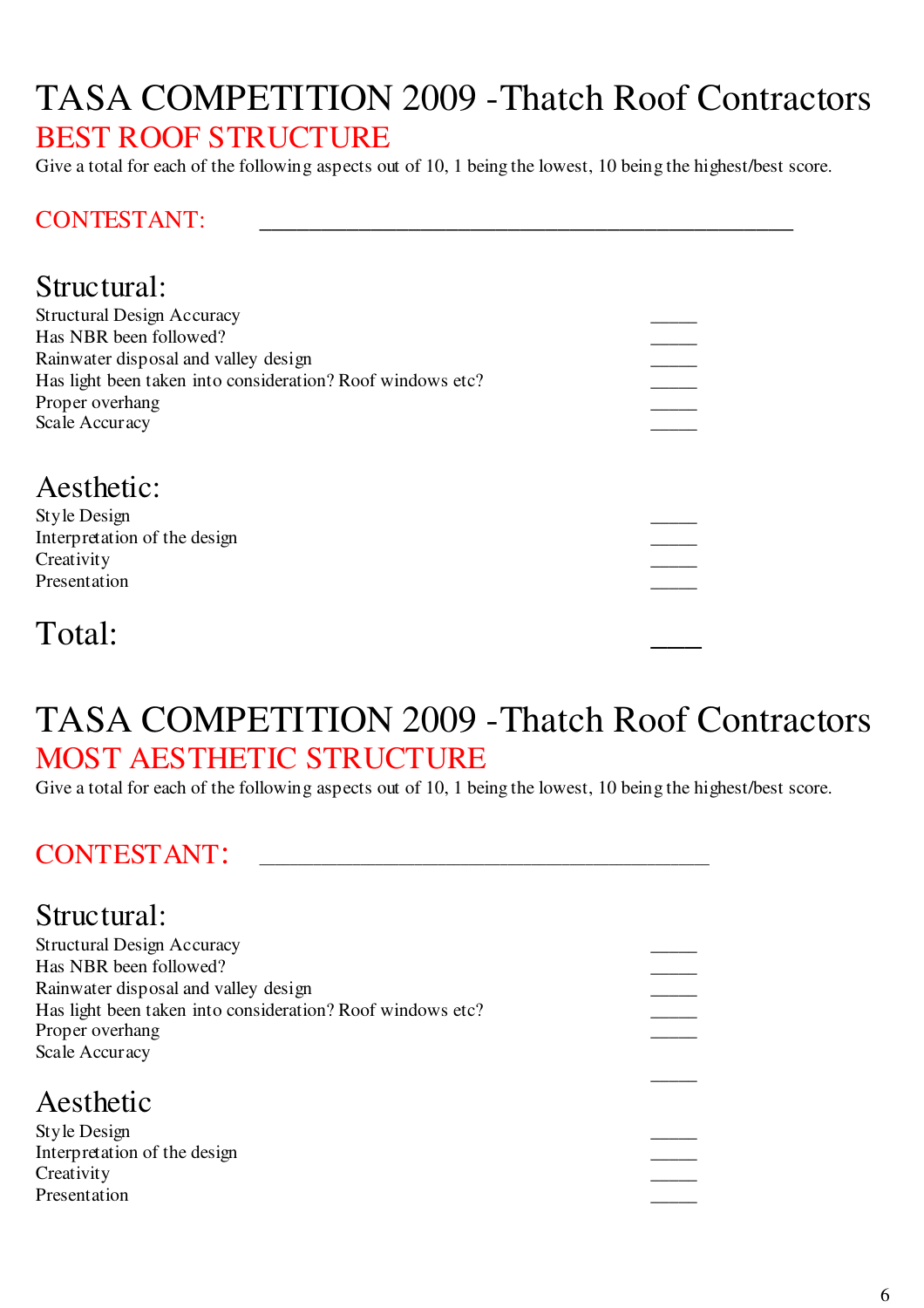# Total: TASA COMPETITION 2009 - Architects and Designers BEST THATCH DESIGN

Give a total for each of the following aspects out of 10, 1 being the lowest, 10 being the highest/best score.

## CONTESTANT: \_\_\_\_\_\_\_\_\_\_\_\_\_\_\_\_\_\_\_\_\_\_\_\_\_\_\_\_\_\_\_\_\_\_\_\_\_\_\_\_\_\_\_\_\_\_\_\_\_\_\_\_\_\_\_\_\_\_

| <b>PLANS:</b>                |  |
|------------------------------|--|
| Quality of plans             |  |
| Accuracy of Plans A3         |  |
| Presentation                 |  |
| <b>NBR</b> accuracy          |  |
| Plans on CD as well          |  |
|                              |  |
| <b>DESIGN:</b>               |  |
| Style                        |  |
| Creativity                   |  |
| Proportions                  |  |
| Aesthetics                   |  |
|                              |  |
| <b>MODEL: NOT COMPULSERY</b> |  |
| Proportions                  |  |

Total:

# TASA COMPETITION 2009 - Architects and Designers MOST AESTHETIC BUILDING DESIGN

Give a total for each of the following aspects out of 10, 1 being the lowest, 10 being the highest/best score.

# CONTESTANT:

### PLANS:

| Quality of plans     |  |
|----------------------|--|
| Accuracy of Plans A3 |  |
| Presentation         |  |
| NBR accuracy         |  |
| Plans on CD as well  |  |
| DESIGN:<br>Style     |  |
|                      |  |
| Creativity           |  |
| Proportions          |  |
| Aesthetics           |  |

# MODEL: NOT COMPULSERY

Proportions